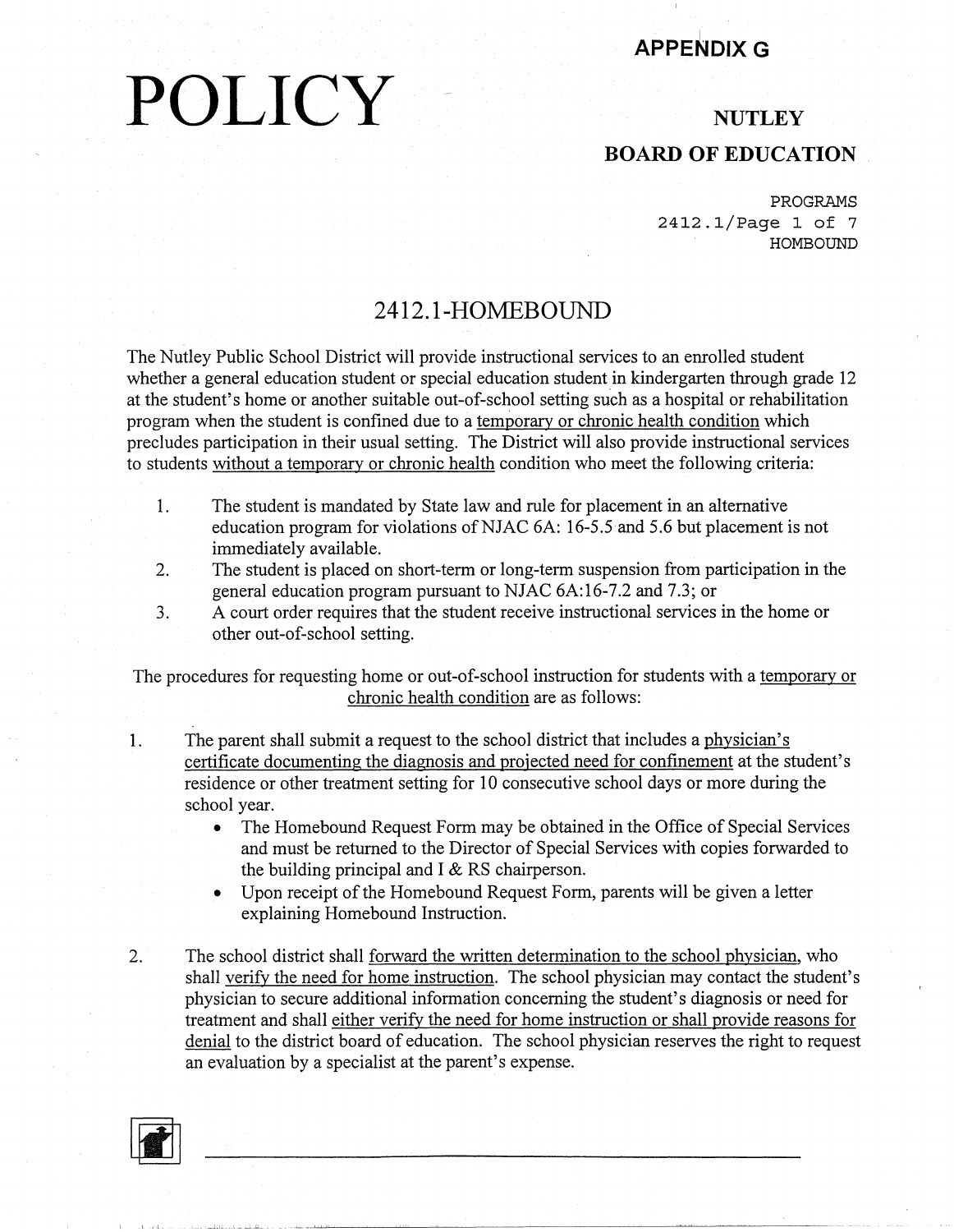## **BOARD OF EDUCATION**

PROGRAMS 2412.1/Page 2 of 7 HOMBOUND

- 3. The school district shall notify the parent concerning the school physician's verification or reasons for denial within five school days after receipt of the written determination by the student's physician.
- 4. The school district shall provide instructional services within five school days after receipt of the school physician's verification or, if verification is approved prior to the student's confinement, instruction will commence during the first week of the student's confinement to the home or out-of-school setting. If the school physician denies homebound instruction and the parent has been notified, absences will be cumulative and unexcused from that day forward.
- 5. Students may be placed on homebound through administration for reasons other than a temporary or chronic health condition (i.e. students in need of an alternative educational setting or suspended students). Administration may not require physician's documentation to refer students for homebound instruction.

The school district shall be responsible for the costs of providing instruction in the home or outof-school setting either directly or through contract with another district board of education, educational services commission, jointure commission, or approved clinic or agency pursuant to NJAC 6A:14 for all K-12 students who reside in the town of Nutley and are enrolled in the public school program.

The home or out-of-school instruction shall meet the following minimum standards:

When the referral procedure has been completed and approved, the school district shall establish a written plan for the delivery of instruction and maintain a record of delivery of instructional services and student progress.

- 1. For a student without disabilities whose projected confinement will exceed 30 consecutive calendar days, the District shall develop an Individualized Program Plan (IPP) for delivery of instruction and maintain a record of instructional services and student progress.
	- This IPP shall be developed within 30 calendar days after placement on Home Instruction.
	- For a student on short-term suspension (10 days or fewer) for the general education program pursuant to NJAC 6A:16-7.2, development of an IPP is not required.
- 2. Teachers providing instruction shall be certified and when possible, certified in the subject, grade level and special needs of the student pursuant to NJAC 6A:9, Professional Licensure and Standards.

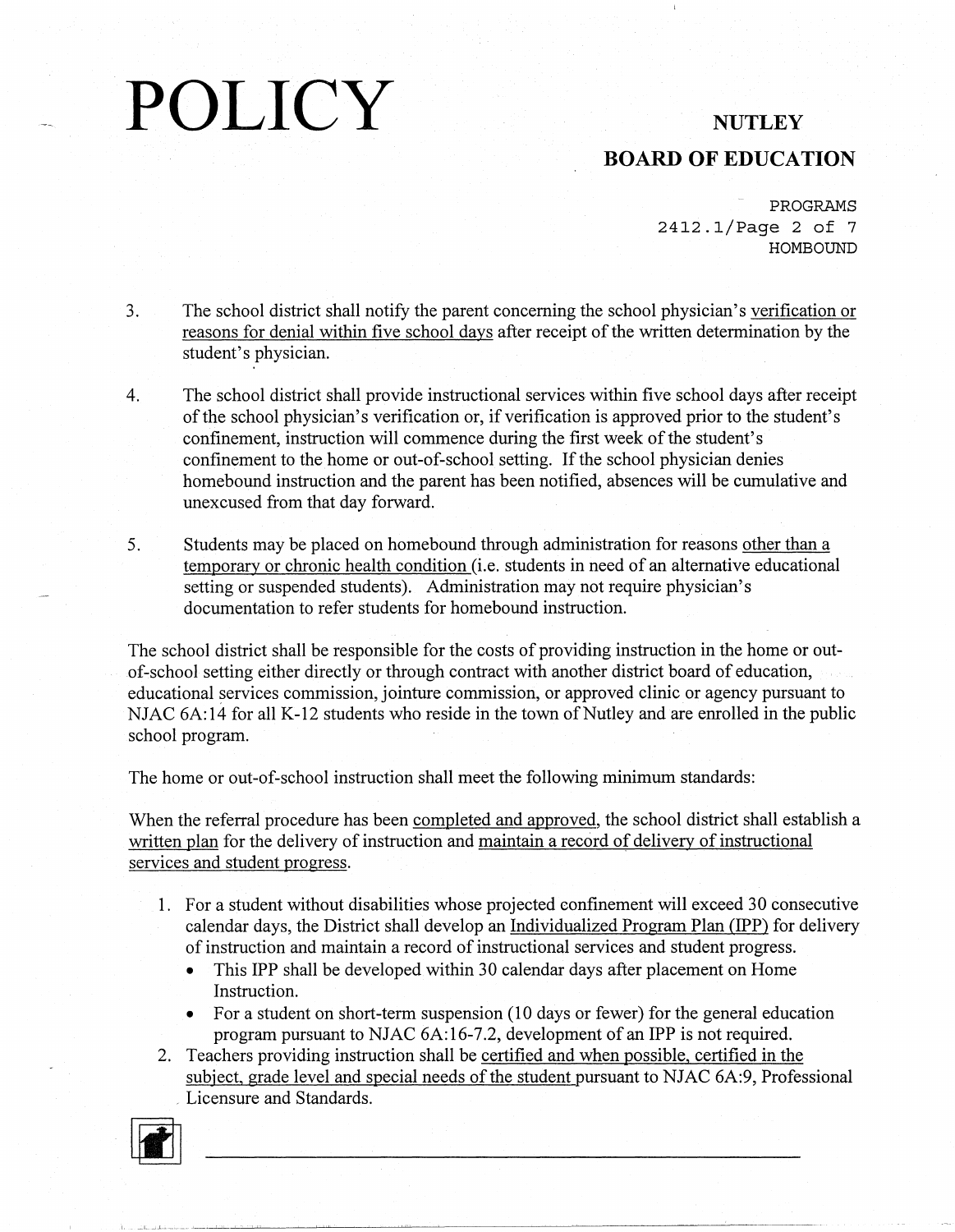## **BOARD OF EDUCATION**

PROGRAMS 2412.1/Page 3 of 7 HOMBOUND

- A substitute teacher certification shall not be sufficient to meet the requirements of home or out-of-school instruction.
- 3. For students with a temporary or chronic health condition. the Homebound Instructor shall provide one-on-one instruction for no fewer than five hours per week on three separate days of the week and, if the student is physically able, no fewer than five hours per week of additional guided learning experiences that may include the use of technology to provide audio and visual connections to the student's classroom (i.e. thematic reinforcements).
- 4. For students on Homebound Instruction for reasons other than a temporary or chronic health condition, the instructor shall provide one-on-one instruction no fewer than 10 hours per week on three separate days of the week and no fewer than 10 hours per week of additional guided learning experiences that may include the use of technology to provide audio and visual connections to the student's classroom.
- 5. If home instruction is provided to students in a small group rather than through one-onone instruction, the minimum number of hours of instruction per week for the group shall be determined by multiplying the number of students in the group by five hours for students with a temporary or chronic health condition. For students on Home Instruction for reasons other than a temporary or chronic health condition; direct instruction shall be provided for no fewer than 20 hours per week. The hours of instruction shall be provided on no fewer than three separate days during the week and the student to teacher ratio shall not exceed 10:1.
- 6. For a special education student, the home instruction shall be consistent with the student's Individualized Education Plan (IEP) to the extent appropriate.
- 7. In cases of both regular education and special education, home instruction shall meet the Core Curriculum Content Standards pursuant to NJAC 6A:8, Standards and Assessment, and the requirements of the district board of education for promotion at that grade level.
- 8. If the instruction is delivered in the student's home, a parent or other adult 21 years of age or older who has been designated by the parent shall be present during all periods of home instruction.
- 9. If the instruction is delivered at a pre-arranged off premise site (i.g. Public Library), the parent is responsible for the timely transportation of their child. The homebound instructor will not be responsible for student during transportation delays.

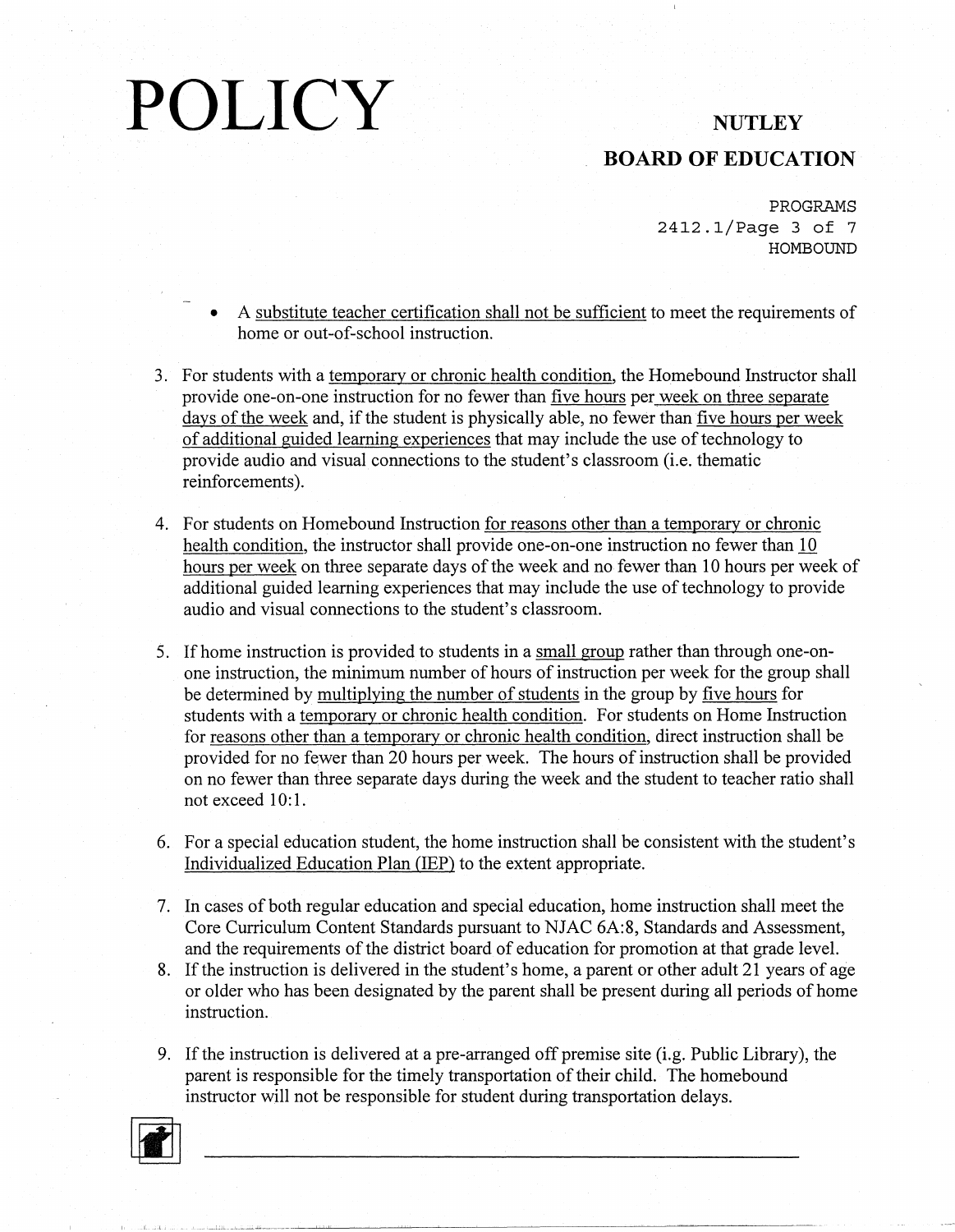### **BOARD OF EDUCATION**

PROGRAMS 2412.1/Page 4 of 7 HOMBOUND

- 10. Students attending school part-time or full-time are ineligible for home instruction services.
- 11. Students on homebound instruction are ineligible to participate in extra-curricular activities or a school-based work-study program.
	- If a chronic or temporary health condition is verified to demonstrate limited mental or physical capabilities, the student should not be allowed to work while receiving homebound instruction services.
- 12. Refusal or failure by a parent to participate in the development and revision of the student's IPP as required or to be present in the home as required may be deemed a violation of compulsory education laws, pursuant to NJSA 18A:38-25 through 31, and child neglect laws, pursuant to NJSA 9:6-1 et seq.
- 13. Refusal or failure by a parent or student to comply with the procedures set forth in this policy will result in suspension of Homebound Instruction and case review by administration including the Director of Special Services, Principal, and I &RS Chairperson.
- 14. When provision of home instruction will exceed 60 calendar days, the school physician shall refer the student to the child study team for evaluation according to requirements NJAC 6A:14.



 $~\ldots~$   $~\ldots~$   $~\ldots~$   $~\ldots~$   $~\ldots~$   $~\ldots~$   $~\ldots~$   $~\ldots~$   $~\ldots~$   $~\ldots~$   $~\ldots~$   $~\ldots~$   $~\ldots~$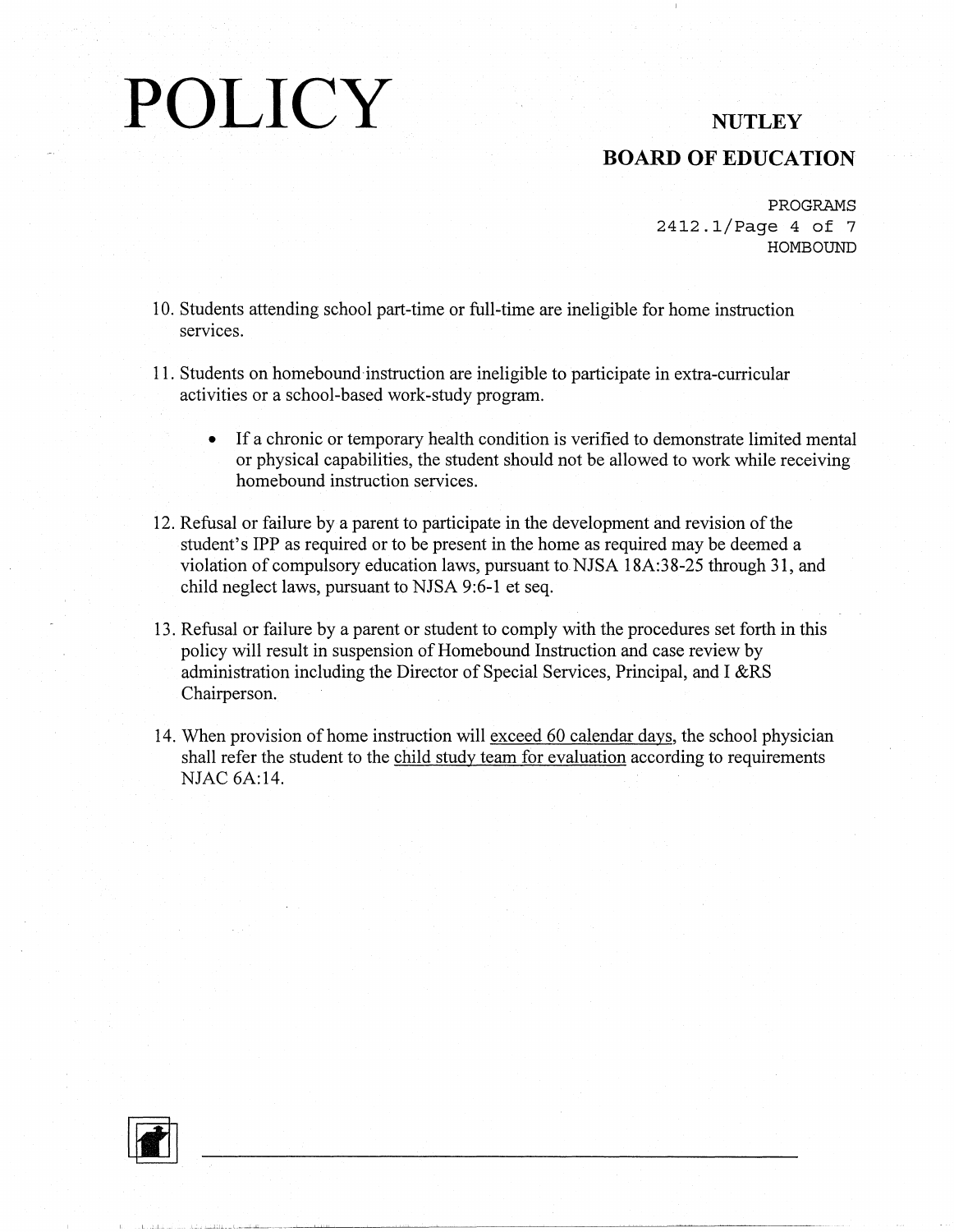## **BOARD OF EDUCATION**

PROGRAMS 2412.1/Page 5 of 7 HOMBOUND

#### Responsibilities of Homebound Instructors

- 1. Homebound Instructors shall be given information by the Office of Special Services concerning the educational needs of the student and informed of school policy and procedures relative to their responsibilities.
- 2. The Homebound Instructor will contact the classroom teacher, by phone or in person, to discuss all aspects of the continuing program.
- 3. The Homebound Instructor will contact the parent/guardian to arrange times/days home instruction will occur.
- 4. The District will provide Homebound Instructors with the educational materials necessary to effectively continue the student's course of instruction. This will include, if necessary, a course outline, teacher's guide, tests, assignments, quizzes, etc.
- 5. Homebound Instructors will keep a daily log of attendance and material covered with each student. The District will provide documentation materials to Homebound Instructors.
- 6. Homebound Instructors will inform the case manager after a student misses three consecutive scheduled sessions or five cumulative sessions within a 30 day period and homebound instruction may be suspended.
- 7. It will be the Homebound Instructor's responsibility to return all materials borrowed at the end of the student's confinement. Any lost books or supplemental materials will be at the parent's expense unless the homebound instructor is responsible.
- 8. Any problems that occur with implementation of homebound instruction should be reported immediately to the Director of Special Services, the building principal, and the I &RS Chairperson.
- 9. The Homebound Instructor will be responsible for submitting all documentation as required by the Homebound Policy. Payment for home instruction will be contingent upon accurate documentation.

#### Documentation Procedures for Homebound Instruction

- 1. The student's Individualized Program Plan (IPP) shall be based upon consultation with the student, parent and a multidisciplinary team of professionals (Intervention and Referral Services Team) with appropriate instructional and educational services credentials to assess the educational, behavioral, emotional, social and health needs of the student and recommend a program to address both educational and behavioral goals.
- 2. The IPP shall incorporate any prior findings and actions recommended through the school building system of Intervention and Referral Services, pursuant to NJAC 6A:16-8, Intervention and Referral Services (I & RS) and the Child Study Team if applicable.

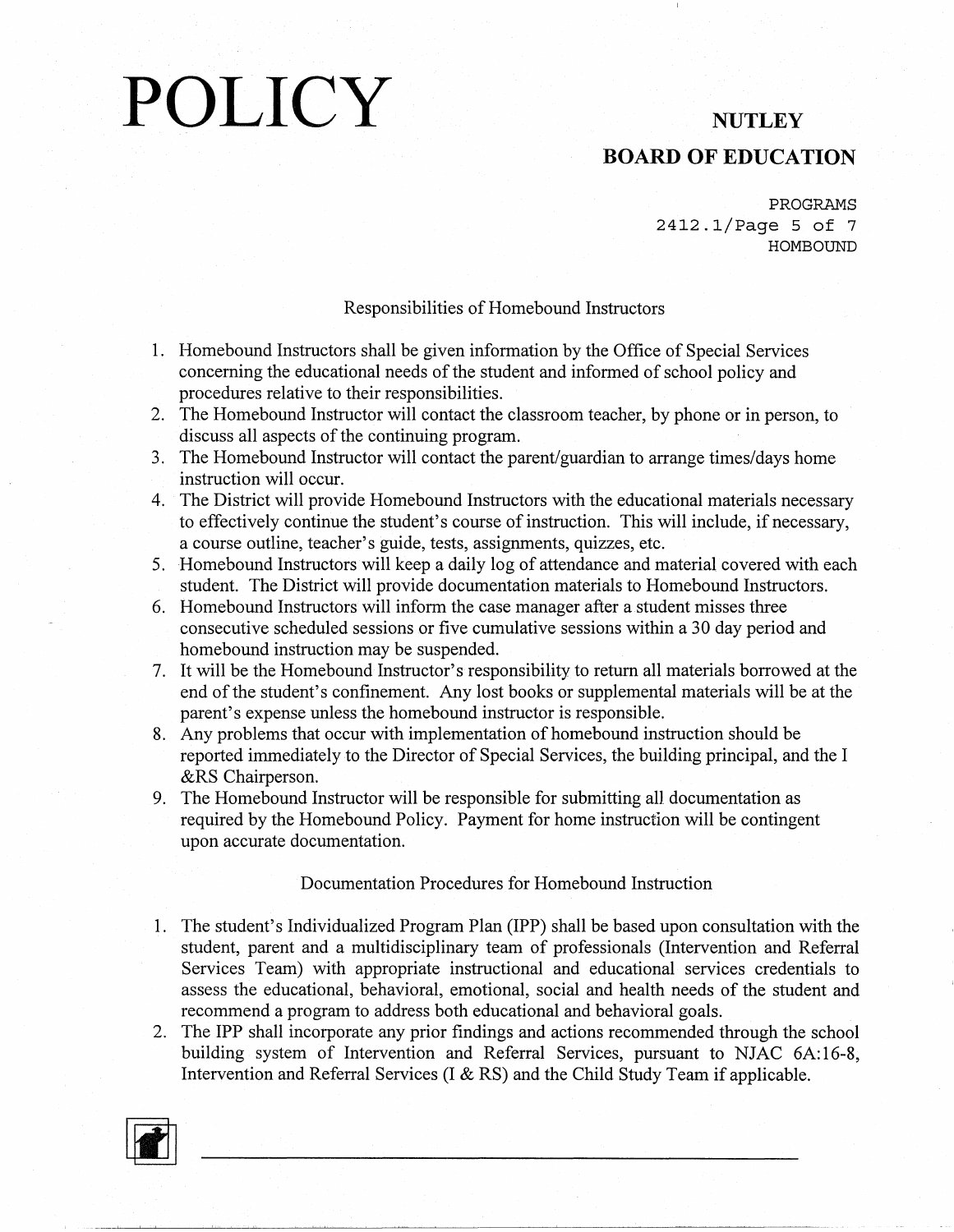#### **BOARD OF EDUCATION**

PROGRAMS 2412.1/Page 6 of 7 H0MBOUND

- 3. The IPP shall recommend placement in an appropriate educational program, including supports for transition back to the general education setting.
- 4. Case managers designated by I &RS will obtain documentation from the student's physician every 30 days to determine the continued need for home instruction or for termination from home instruction.
- 5. The District shall review the student's progress, consult with the student's parent and homebound instructor and revise the IPP every 30 days, if necessary.
	- Schedule changes may occur if homebound instruction cannot accommodate the curriculum of specialized courses in which laboratory work, in-class participation and dialogue are essential to meet course requirements. The Administrator in charge will assume this responsibility.
- 6. The Homebound Instructor shall submit an educational progress report every 30 days and at the termination of homebound instruction to the Office of Special Services.
	- This report shall include an objective evaluation of student progress and copies of daily log entries.
	- Financial payment for homebound instructor services shall be subject to the receipt of monthly reports, records of grades, course requirements and final exams.
- 7. The final grade for a student shall remain the primary responsibility of the subject matter teacher. If a student has been absent up to 50% of a marking period, the tabulation of the final grade should include recommendation from the Homebound Instructor. If a student has worked with a Homebound Instructor for an entire marking period the Homebound Instructor will be responsible for the final grade for that marking period.
- 8. The Director of Special Services or the I&RS Chairperson or his/her designee(s) will, throughout the year, contact parents, students, teachers, guidance counselors and Homebound Instructors to survey the perceived effectiveness of the Homebound Program.
- 9. The time sheet and reports should be received at the Office of Special Services bimonthly(each pay period); this will enable the office to meet the payroll schedule.
- 10. A copy of the final report should be given to the parent, and copies will be retained in the Office of Special Services and the Intervention and Referral Services Team Office. The Homebound Instructor will also retain a copy.

The District shall maintain a summary record concerning students receiving home or out-ofschool instruction.

> The summarized record shall provide information concerning the number of students categorized by age, grade, gender, the number of weeks on home instruction before placement in the recommended setting, and the reasons for delay.